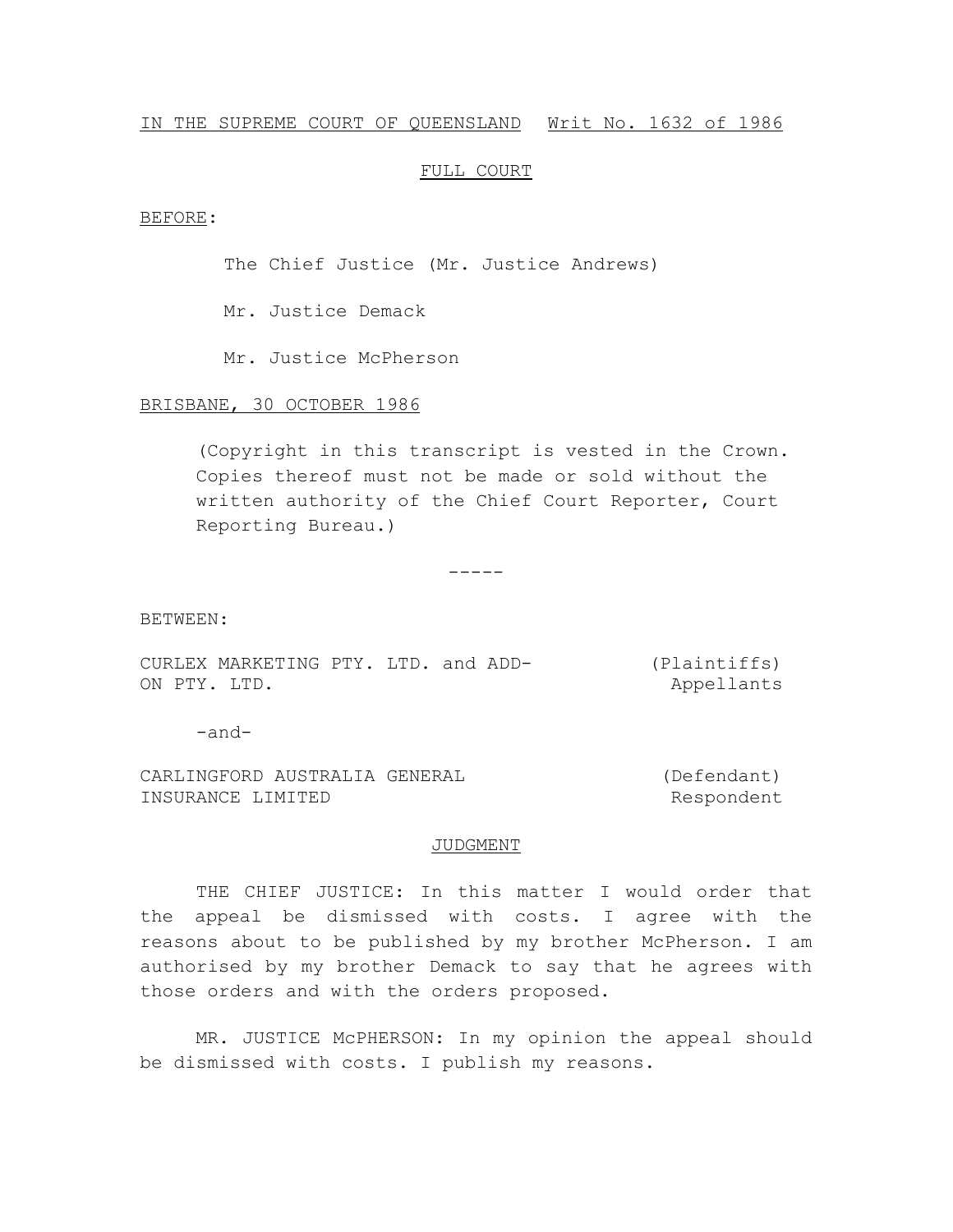THE CHIEF JUSTICE: Orders accordingly. We direct that the three privileged reports the subject of the appeal be placed in sealed envelopes and held by the Registrar in case the matter goes further.

-----

IN THE SUPREME COURT OF QUEENSLAND Writ No. 1632 of 1986

### FULL COURT

#### BETWEEN:

CURLEX MARKETING PTY. LTD. <u>and ADD-</u> (Plaintiffs) ON PTY. LTD. Appellants

AND:

CARLINGFORD AUSTRALIA GENERAL INSURANCE LIMITED

(Defendant) Respondent

CHIEF JUSTICE

DEMACK J.

McPHERSON J.

Reasons for Judgment delivered by McPherson J. on 30th October, 1986. The Chief Justice and Demack J. concurring with those reasons.

 $\overline{\phantom{a}}$  , where  $\overline{\phantom{a}}$  , where  $\overline{\phantom{a}}$  , where  $\overline{\phantom{a}}$ 

 $\overline{\phantom{a}}$  , where  $\overline{\phantom{a}}$  , where  $\overline{\phantom{a}}$  , where  $\overline{\phantom{a}}$ 

"APPEAL DISMISSED WITH COSTS."

 $\overline{\phantom{a}}$  , where  $\overline{\phantom{a}}$  , where  $\overline{\phantom{a}}$  , where  $\overline{\phantom{a}}$ 

 $\overline{\phantom{a}}$  , where  $\overline{\phantom{a}}$  , where  $\overline{\phantom{a}}$  , where  $\overline{\phantom{a}}$ 

IN THE SUPREME COURT OF QUEENSLAND Writ No. 1632 of 1986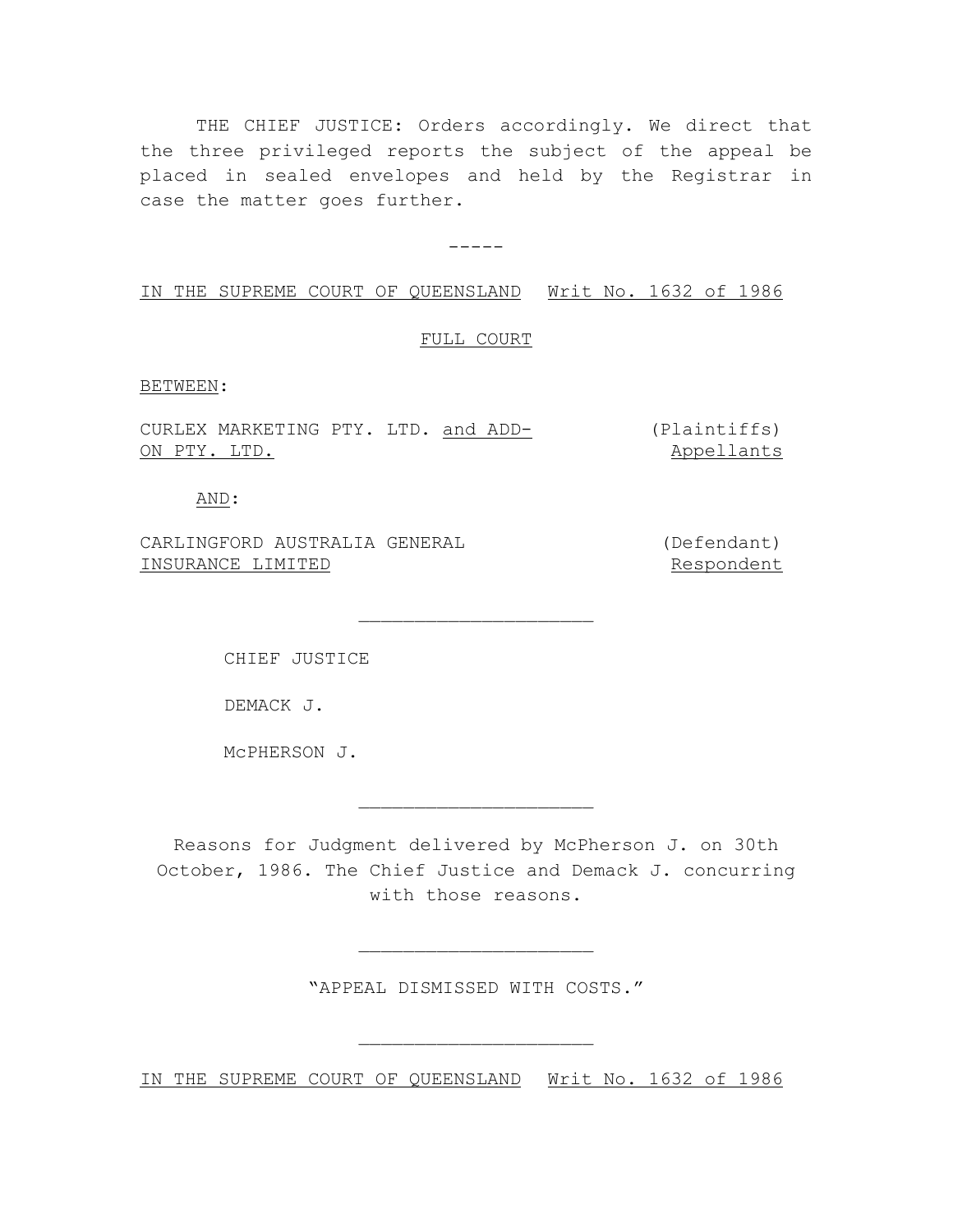#### FULL COURT

#### BETWEEN:

## CURLEX MARKETING PTY LTD AND ADD-ON PTY LTD

(Plaintiffs) Appellants

AND:

## CARLINGFORD AUSTRALIA GENERAL INSURANCE LIMITED

(DEFENDANT) Respondent

#### JUDGMENT - MCPHERSON J.

Delivered the 30th day of October, 1986.

The appellant is the plaintiff in an action to recover consequential losses, including loss of profit, pursuant to a policy of insurance issued by the defendant. The plaintiff conducted a manufacturing business in premises destroyed by fire on May 19, 1983. These matters are alleged in paragraphs 5 and 6 of the statement of claim in the action. The defence puts in issue the alleged losses and also relies on non-disclosure of various matters including failure of the plaintiff to disclose that it, or associated companies, were, as it is alleged, in a condition close to insolvency at the time of the fire (Defence, para. 4). In addition the allegation is made that the plaintiff failed to comply with a condition of the policy in that it did not give the defendant information about its claim, including details of the re-establishment of its business after the fire, and details relevant to the operation of its business before the fire.

It appears to be common ground that in one way or another these pleadings raise issues about the income or profit of the plaintiff's business both before and after the fire. It also appears that many of the plaintiff's financial and accounting records, which might have been expected to have disclosed such information, were destroyed in the fire. The defendant accordingly considered it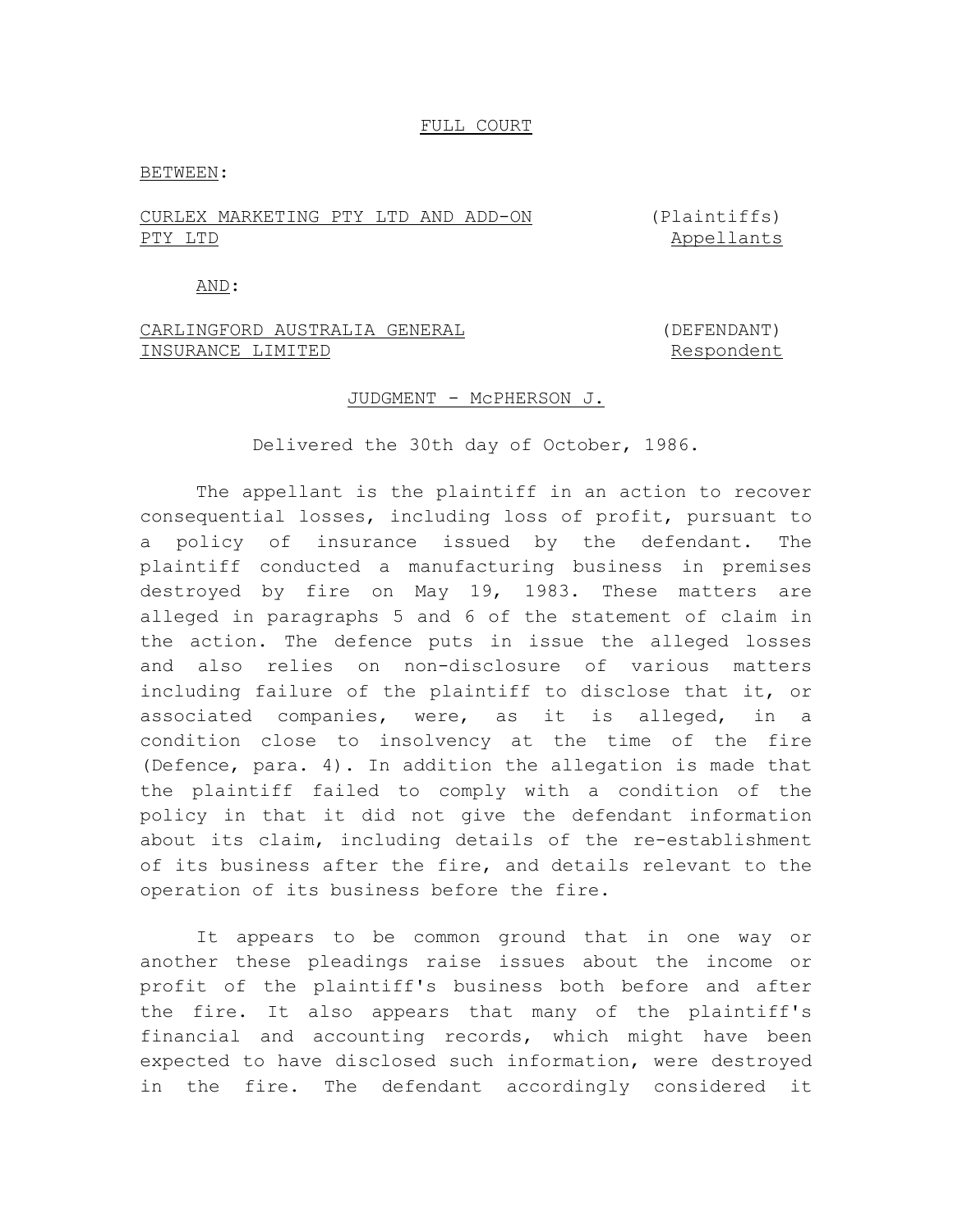prudent to engage accountants to assess the value of the plaintiff's insurance claim. The accountants' draft report is dated August 21, 1985 and is addressed to the defendant's solicitors. When discovery was had in the action their report was disclosed as item 95 in Part 1 of Schedule 1 of the defendant's affidavit of documents, where it is described as "draft report, Peat Marwick Mitchell & Co. to Ian Barron & Co (pages 1 to 5 inclusive and the first schedule)". In Part 2 of the same Schedule objection is taken to production of various documents "including pages six to eleven inclusive of a draft report by Peat Marwick Mitchell & Co dated August 21, 1985."

It is conceded that the report, or pages 6-11 of it, is entitled to the benefit of legal professional privilege, subject only to the matter now to be mentioned. That is that, by disclosing the report in Part 1 of Schedule 1, the defendant waived its right to claim privilege in respect of the whole of the document, and so is not entitled to withhold any of it from production and inspection. de Jersey J, before whom the matter came in the Commercial Causes Jurisdiction, was invited to and did examine (as we have also done) the draft report. His Honour decided that the objection to production was well taken and that the privilege had not been waived. From that decision this appeal is brought by the plaintiff.

The foundation of the plaintiffs' submission both on appeal and below is the decision of the English Court of Appeal (Templeman, Dunn L.JJ.) in Great Atlantic Insurance Co. v. Home Insurance Co. [1981] 1 W.L.R. 529. That decision was followed by Barker J in Chandris Lines Ltd. v. Wilson & Horton Ltd. [1981] 2 N.Z.L.R. 600, although at a time when only The Times report of the English case was available to His Honour. See [1981] 2 N.Z.L.R. 600, at 609. The essence of the Great Atlantic decision, as the plaintiff before us submitted it to be, is that a party may be held to have waived his claim to privilege if he discloses part of a document the subject matter of which is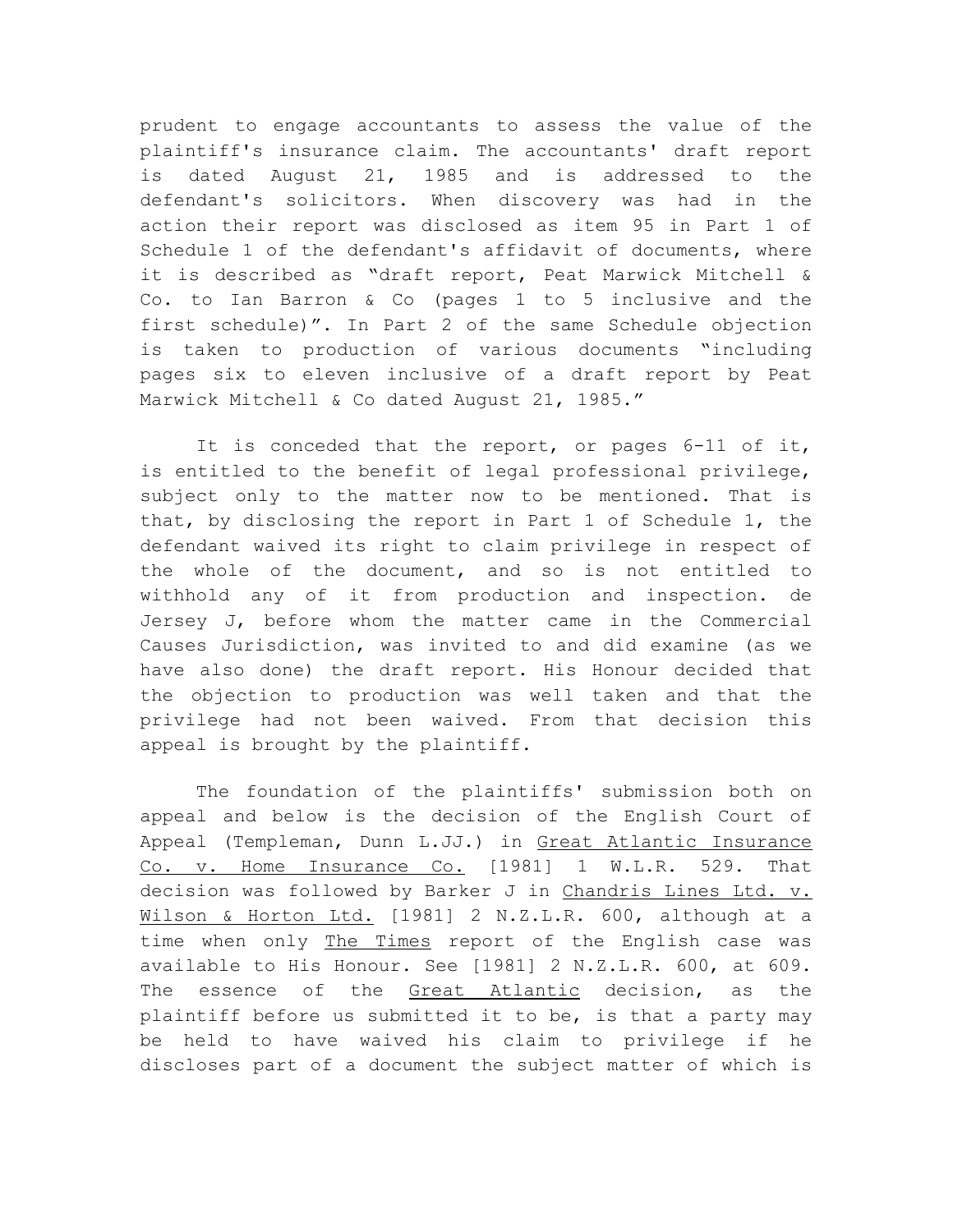"the same as" that with respect to which he claims privilege.

In my respectful view, no such principle exists in relation to discovery of documents, or production or inspection of documents as forming part of the process of discovery. To show this, it is necessary to look at the history of discovery and more particularly of the practice with respect to objections to production of parts of documents.

The history of the matter is this. Originally the defendant to a suit in Chancery was obliged to set out in his answer all material documents, and to do so in full. See Wigram : Points in the Law of Discovery (2nd ed.) at 199-200. By what, writing in 1840, Wigram described as the "modern practice", the defendant was permitted, instead of setting out the documents in extensu, to describe the documents in his possession or power, and to do so either in the answer itself or in a schedule to it (Ibid, at 200). The plaintiff then applied to the Court for production and inspection of the documents discovered. Production in this context meant deposit in the Office of the Record and Writ Clerk in Chancery. See Kerr : Treatise on the Law of Discovery (1870), at 71. The practice of allowing the documents to be produced at the office of the party's solicitor was a later development adopted in the interests of convenience - see Brown v. Sewell (1880) 16 QBD 517, at 518-519, per Jessel M.R. - which was later followed at common law : Ibid.

Under the Chancery procedure before the Judicature Act objections to producing documents were made by the defendant upon the application by the plaintiff for an order for production. The objection might be to production of the whole document, or it might be to production of only part of it founded on a variety of grounds, such as irrelevance; its relation only to the defendant's own case; or legal professional privilege. Such objections were taken by affidavit, which, in order to reduce costs, were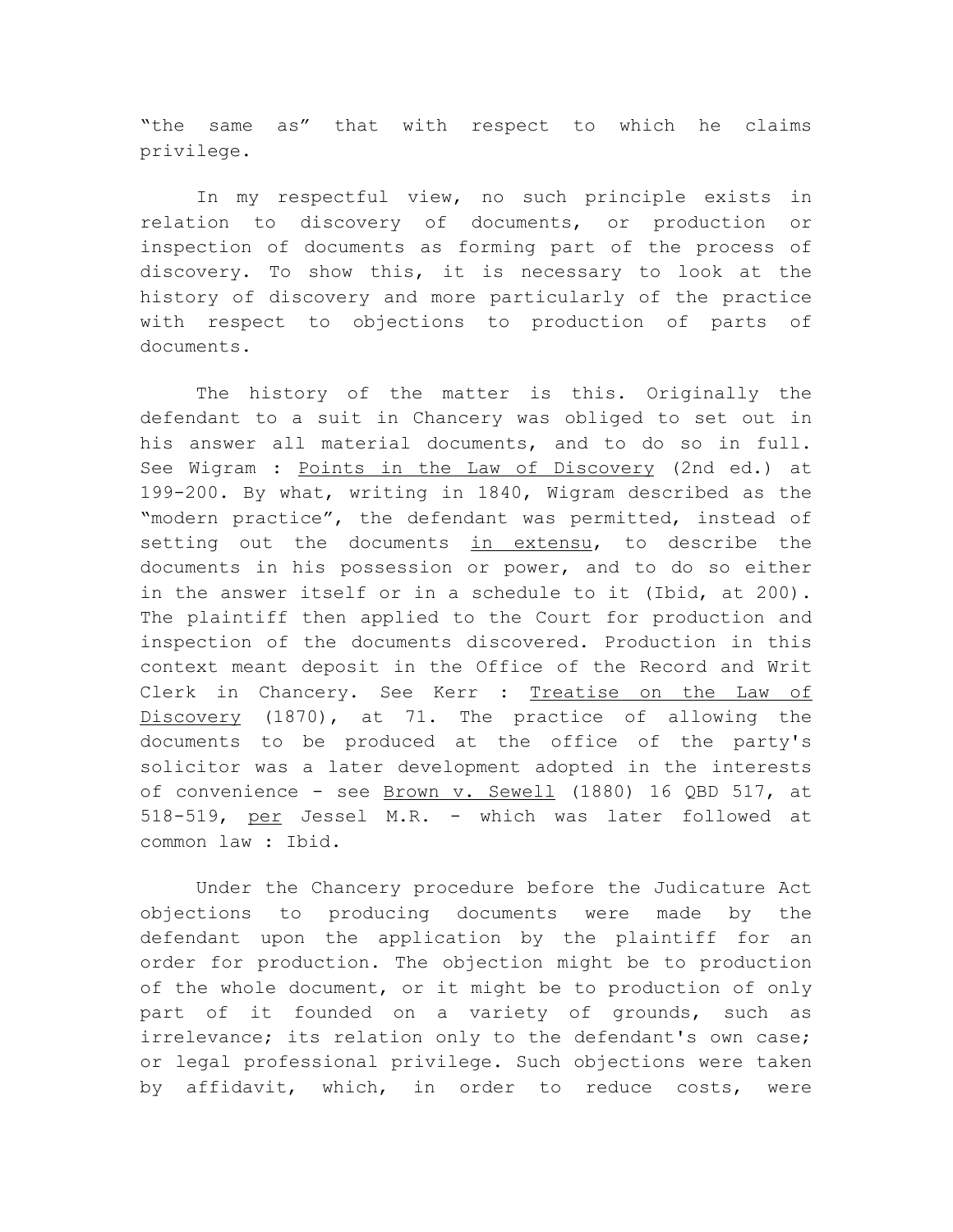ordinarily filed before the plaintiff's application for production was made: see, for example, Llewellyn v. Badeley (1842) 1 Ha. 527; 66 E.R. 1140. If the objection was to production of only part of a document, the practice was for the defendant to seek liberty to seal up those parts of the document the production of which was objected to : Curd v. Curd (1842) 1 Ha. 242; 66 E.R. 1036. In time such orders came to be made more or less of course, so that at an even later date textwriters spoke of liberty to seal up as the usual order : cf. Bray on Discovery (1885), at 237. Sealing up was originally the only means of protecting parts of a document against production because it was - and generally still is impermissible to tear apart or otherwise mutilate a document in order to protect parts of it from production : Ayres v. Levy (1868) 19 L.T. 8. An example of an affidavit claiming to seal up part of a document is to be found in Kettlewell v. Barstow (1872) L.R. 7 Ch.App. 686, at 690.

At common law the right to discovery was extremely limited until the enactment of the Evidence Act 1851 (14 & 15 Vice. c. 99) in England. Section 6 of that Act conferred on the common law courts a power to order only an inspection of documents : Hunt v. Hewitt (1852) 7 Ex. 236; 155 E.R. 931. However, three years later a power to order discovery was vested in those courts by the Common Law Procedure Act 1854; 17 & 18 Vice. c. 125, s. 50 : see Forshaw v. Lewis (1855) 10 Ex. 712; 156 E.R. 626. The two decisions mentioned adopted the practice in Chancery in matters of discovery and inspection arising at common law under those statutory provisions, which in due course emerged in Queensland as ss. 73 and 72 respectively of The Evidence and Discovery Act of 1867.

An aspect of the Chancery practice adopted by the common law courts was that of permitting the party producing a document to claim upon a sufficient affidavit to seal up those parts of it that he objected on some proper ground to producing. See Forshaw v. Lewis (1855) 10 Ex. 712, at 716, per Parke B. Thereafter there are many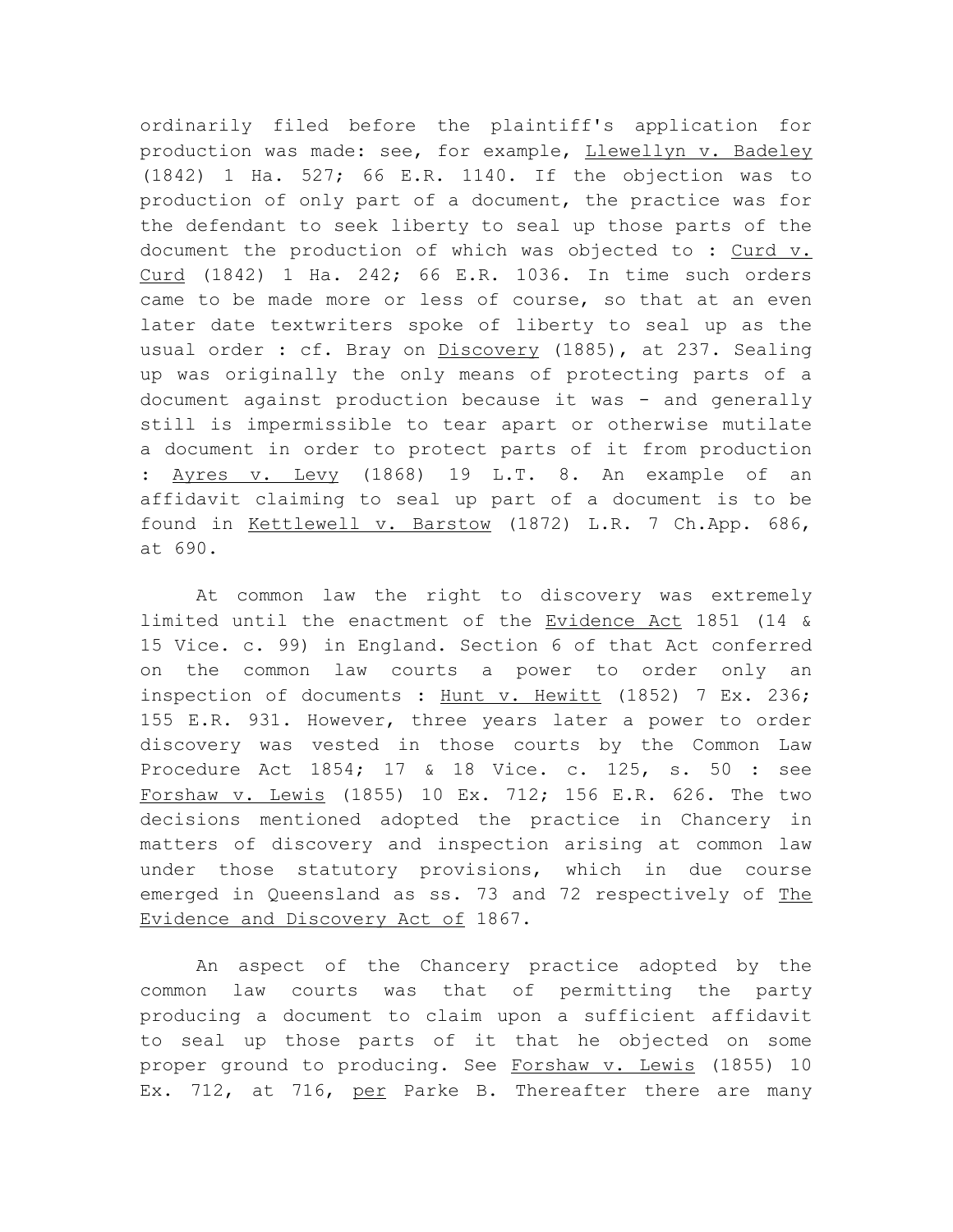decisions recognizing or applying the rule that sealing up of parts of documents was permissible : see Riccard v. Blanuri (1854) 4 El. & Bl. 329, at 340; 119 E.R. 127, at 131; Hill v. Great Western Ry. Co. (1861) 10 C.B.(NS) 148, at 149; 142 E.R. 406, at 407; Bull v. Clarke (1864) 15 C.B.(NS) 851; 143 E.R. 1020; Houghton v. London & County Assurance (1864) 17 C.B.(NS) 82, at 83; 144 E.R. 32, at 34.

As a result the practice of sealing up the parts of documents to which the objection to produce was taken prevailed both at common law and in equity. It continued to be followed after the Judicature Act, as can be seen, for example, in Jones v. Andrews (1888) 58 L.T. 601; and is referred to by textwriters both present and past : see Bray on Discovery, at 237; Ross : The Law of Discovery (1912), at 162-163; Simpson, Bailey & Evans : Discovery and Interrogatories, at 201. In providing for an affidavit of documents at common law, s. 50 of the Common Law Procedure Act 1854 expressly envisaged that the deponent would declare in that affidavit "whether he or they objects or object (and, if so, on what grounds) to the production" of documents. The claim to immunity from production of part of a document is now taken in the affidavit of documents itself. The relevant part may be described, or it may be identified simply as a part sealed up. The practice of sealing up or, nowadays, covering up parts of documents continues, in my experience, to be adopted in Queensland. The choice of method is doubtless dictated largely by convenience. Where large numbers of parts of documents are involved, the only practical course is to identify the parts that it is objected to produce as being those parts that have been sealed up. To describe in some other way each portion of each document for which immunity is claimed would ordinarily be impracticable as well as unnecessarily prolix. In the present case, the method chosen by the defendant was to take the objection in Part 2 of Schedule 1 to producing a described portion of the document, it being a case in which the physical form of the document lent itself to that course. No doubt when the time for production and inspection arrives, the defendant will cover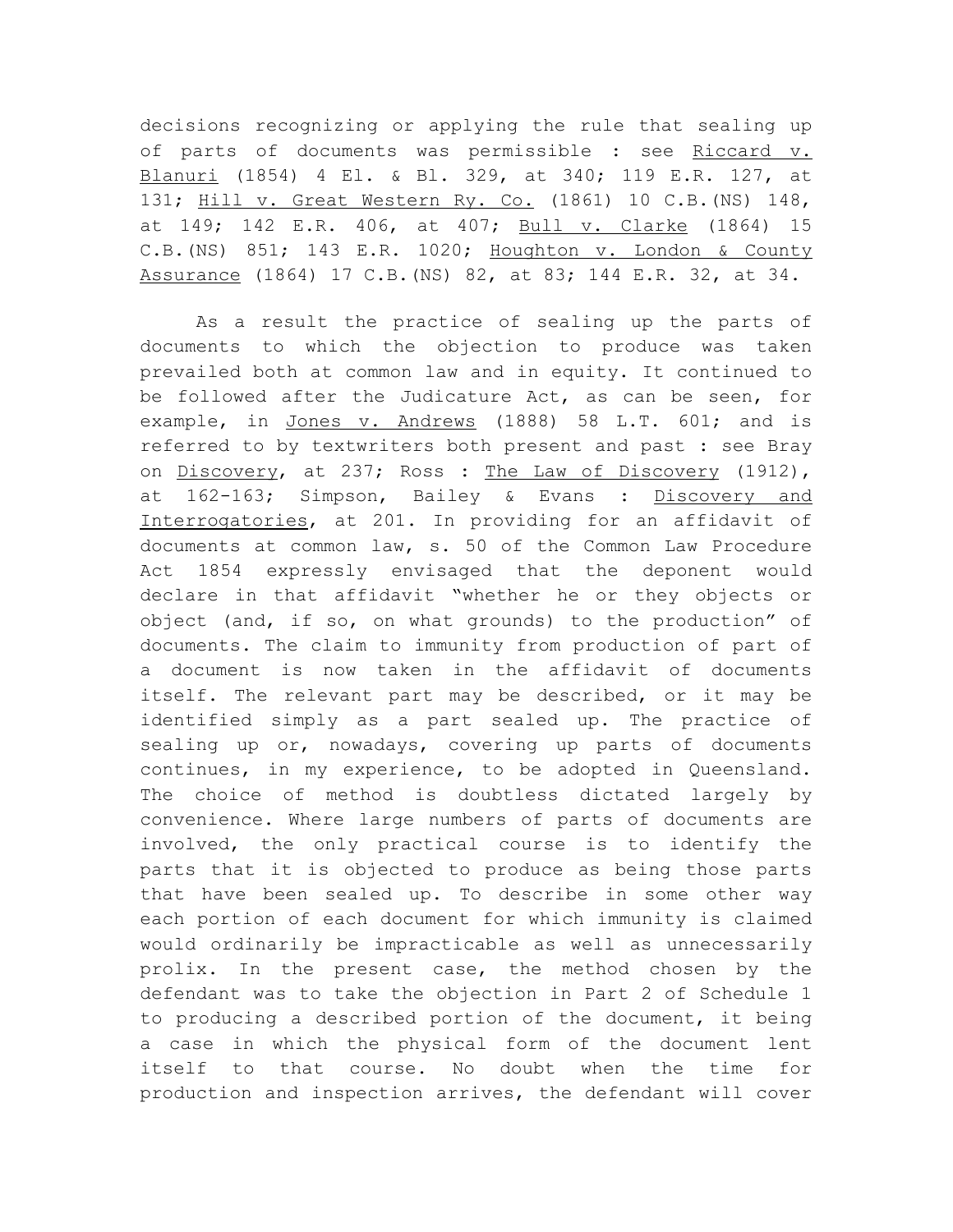up pages 6 to 11 of the report. On the authority of Ayres v. Levy, supra, he would not be justified in removing those pages from the report.

The point to be gathered from this digression is that for at least 150 years it has been possible to resist on some proper ground production of parts of discoverable documents, and to do so entirely without reference to the question whether the part in respect of which nonproduction was claimed was of "the same subject matter" as another part as to which production was not resisted. Of the many cases referred to here, not one - until in 1981 Great Atlantic Insurance Co. v. Home Insurance Co., supra, is reached - suggests that the right of a party to object to production of parts of a discovered document depends on their being concerned with "entirely different subject matters or different incidents", so as in effect to be capable of division into two separate memoranda (Cf. [1981] 1 W.L.R. 529, at 536). The whole history and practice of sealing up parts of documents is against the existence of such a limitation. Usually, if not in most cases, the subject matter of the portion disclosed will in practice be the same as that claimed to be immune from production. On that footing, it would be a course fraught with considerable risk for the discovering party to concede that any part of the document is discoverable. So much is indeed accepted in the judgment of Templeman L.J. in the Great Atlantic case. His Lordship says ([1981] 1 W.L.R. 529, at  $536$ ) :-

"In my judgment, the simplest, safest and most straightforward rule is that if a document is privileged then privilege must be asserted, if at all, to the whole document unless the document deals with separate subject matters so that the document can in effect be divided into two separate and distinct documents each of which is complete."

I cannot accept that such a practice is conducive to the policy that underlies discovery, or consistent with the kind of complete candour that is traditionally associated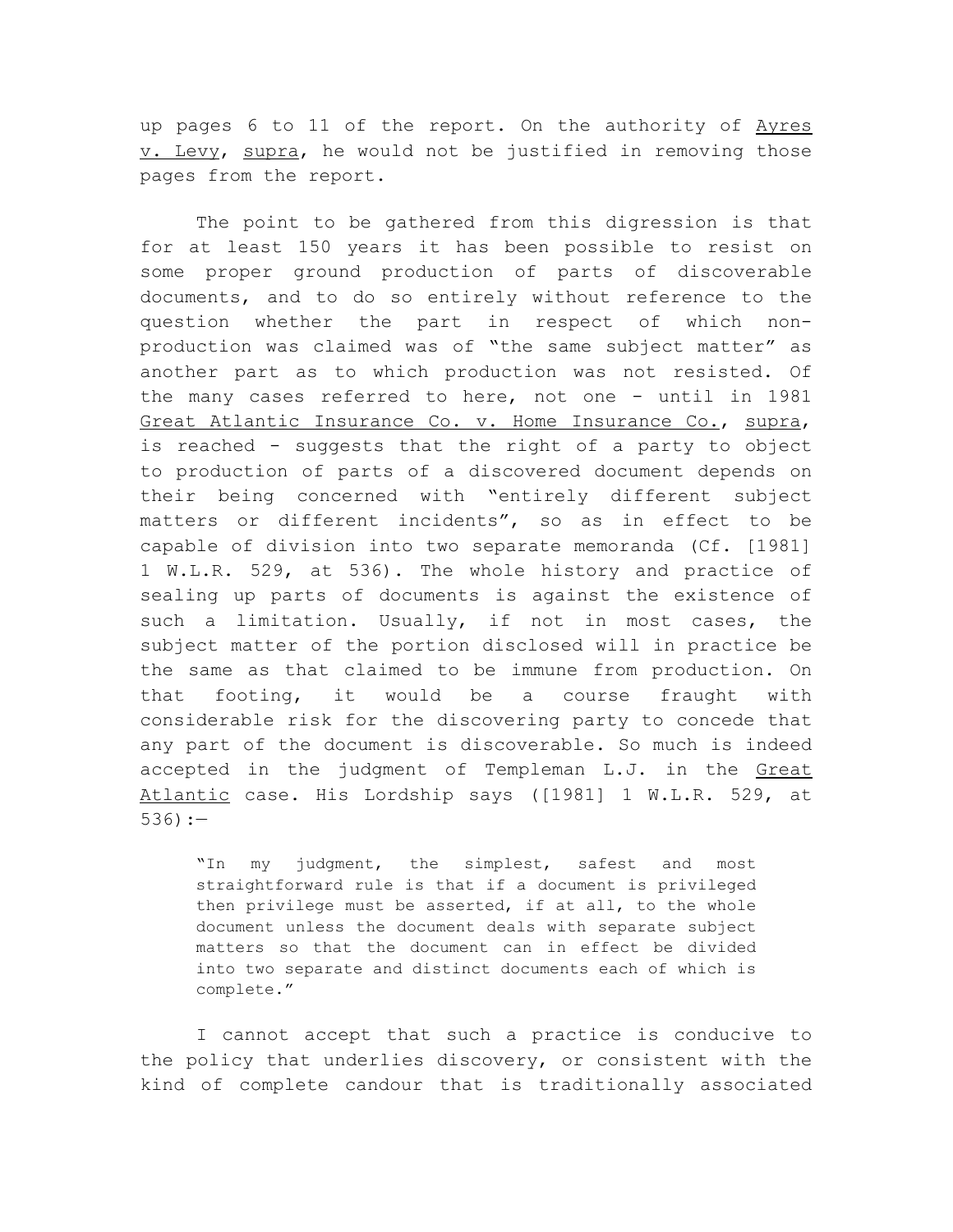with the duty of full disclosure in affidavits of documents. If accepted, it would in this instance mean that the defendant would, in order to protect the portion of the draft report in respect of which privilege is claimed, have been bound to claim privilege in respect of the whole of the draft report of the accountants. I cannot see what benefit would have resulted to the plaintiff from following such a course, quite apart from the serious difficulties of assessment both for practitioners and the courts inherent in the adoption of "some or different subject matters" as the criterion for deciding whether privilege may be claimed, or has been waived, as to part of a document in the course of discovery. In my view, the decision in the Great Atlantic case, in so far as it can be said to apply such a criterion to production in the course of discovery of parts of documents, as to which privilege has been either claimed or waived, should not be followed in this jurisdiction.

I have confined the foregoing remarks to discovery because I do not mean to question the correctness of the decision in Great Atlantic Insurance Co. v. Home Insurance Co., supra, in the context in which it was decided. It was not a case involving any question of waiver of privilege on discovery. It arose out of an interlocutory appeal taken in the course of trial of an action. In opening the plaintiff's case at trial, counsel had read from and relied upon two paragraphs of a document, as to the balance of which a claim of legal professional privilege was later asserted. He had done so without knowing that there was more of the document than the part that he read out. Notwithstanding this error, the plaintiff was held to have waived its claim of privilege as to the balance of the document. The decision, which, with respect, appears plainly to be correct, was concerned with the principle that a party cannot ordinarily claim at trial to use part of a document in support of his case, while at the same time also claiming to conceal the remainder of it from his opponent. In modern times the principal illustration of the rule is the decision in Burnell v. British Transport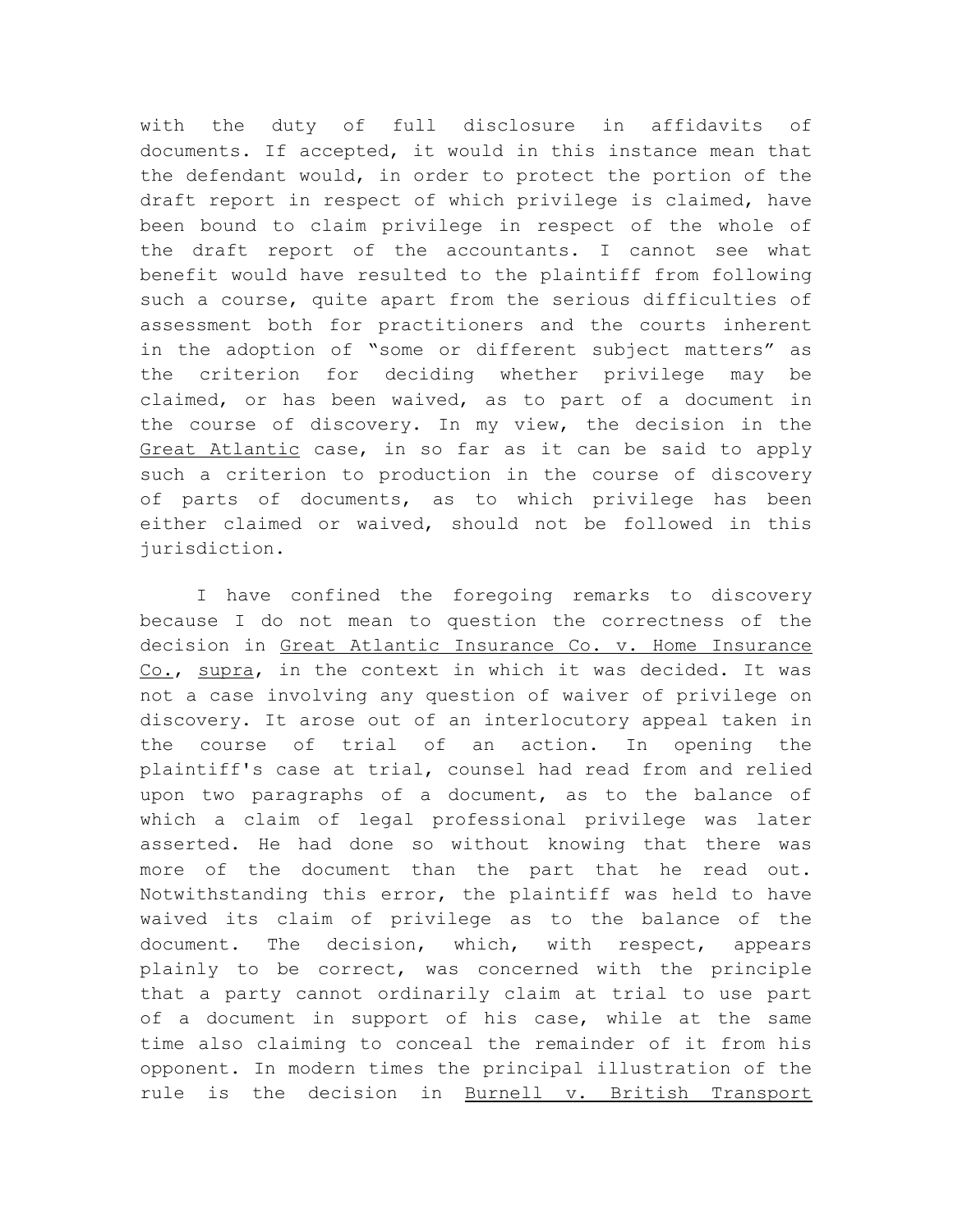Commission [1956] 1 Q.B. 187, on which the Court of Appeal placed extensive reliance in the Great Atlantic case. The basis of the rule is, as the Court of Appeal there recognized ([1981] 1 W.L.R. 529, at 538-539), "the possibility ... that any use of part of a document may be unfair or misleading". Cf. also General Accident Fire & Life Assurance Corpn Ltd v. Tanter [1984] 1 W.L.R. 100; and Phipson on Evidence, 13th ed., para. 1520, at 306. A similar principle also underlies another rule of trial practice, which enable counsel to call for, inspect, and cross-examine upon a document used by a witness to refresh his memory, and to do so without being required to put it in evidence, provided that in doing so he does not go beyond those portions of the document resorted to by the witness : see R. v. McGregor [1984] 1 Qd. R. 256, at 264. In both instances the document is being "used" in support of a litigant's case. In contrast, the fact of a document being discovered does not mean that it will be "used" at trial, discoverability and admissibility in evidence being distinct questions. That the Court of Appeal was not attempting to lay down any contrary rule appears to be shown by the observation in the Great Atlantic case ([1981] 1 W.L.R. 529, at 539, that "Once disclosure has taken place by introducing part of the document into evidence or using it in court, it cannot be erased."

It nevertheless remains true that in Great Atlantic the Court of Appeal considered that support for the approach it took was to be found in a decision involving questions of discovery. In Churton v. Frewen (1865) 2 Dr. & Sm. 390; 62 E.R. 669, the defendant objected to produce, on the ground of legal professional privilege, a report made at the request of defendants' solicitors. The report was the result of a search conducted by an expert of ancient documents relevant to the litigation. It was a fair inference that the report contained not only extracts from or copies of the documents (which were not privileged) but, interspersed among them, observations and comments by the expert upon their character and effect, which were entitled to privilege. Kindersley V.-C. thought it "quite impossible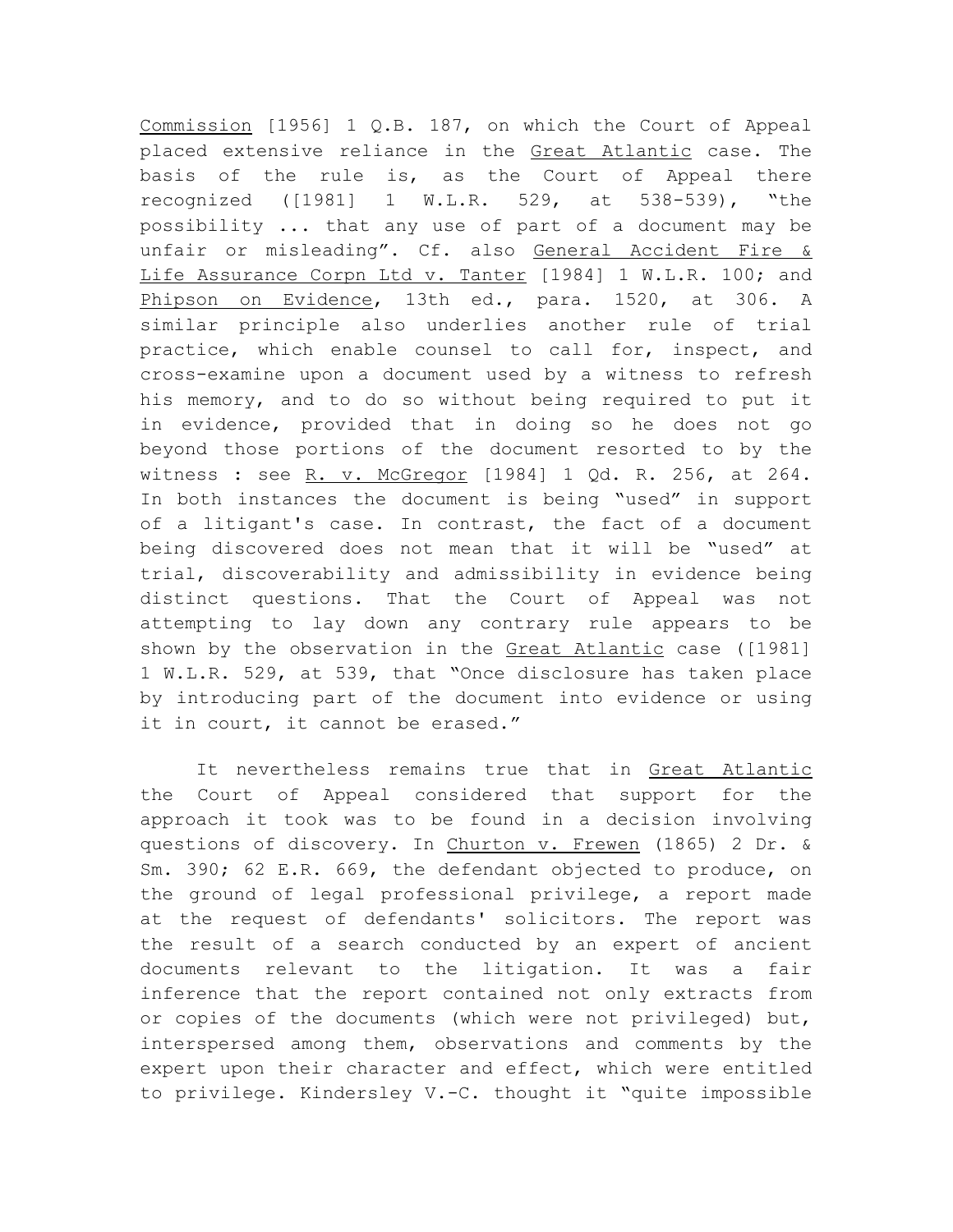to separate the different portions", and "very dangerous", as trenching upon the principle that protected the report, to require production for inspection of those portions of the report which consisted of copies or extracts from the ancient documents. With respect, the decision cannot be regarded as authority for a proposition that privilege can be claimed for part of a document only if it embodies a different or distinct subject matter. His Honour's reason for not requiring the document to be produced with the privileged parts sealed up was not that a waiver of privilege would follow, but that "it would hardly be possible to seal up and effectually protect from inspection those parts which constitute the report, and which it is admitted there is no right to see" (62 E.R. 669, at 671). Had there been no such risk, it seems likely that production would have been ordered, with liberty to seal up the privileged parts, whether they dealt with the same or a different subject matter. The decision is no more than an illustration of the rule that a document or part of a document not itself the subject of privilege may be protected from production because of what it reveals about some other document or part that does attract a claim of privilege : cf. Packer v. Deputy Commissioner of Taxation [1985] 1 Qd.R. 275, at 285.

An even earlier case that may be both compared and contrasted with Churton v. Frewen, supra, is Carew v. White (1842) 5 Beav. 172; 49 E.R. 142, in which Lord Langdale M.R. reluctantly ordered production of diaries containing business entries material to the partnership litigation notwithstanding that they also contained entries concerning private and family matters which were not relevant to any issues. He did so because the defendant having "mixed his private affairs with the partnership transactions, it is his duty "to separate them, and if he cannot, he must necessarily suffer the inconvenience arising from his own act." The learned Master of the Rolls did, however, add that the defendant was entitled to "the usual order for sealing up those paras not relating to the partnership